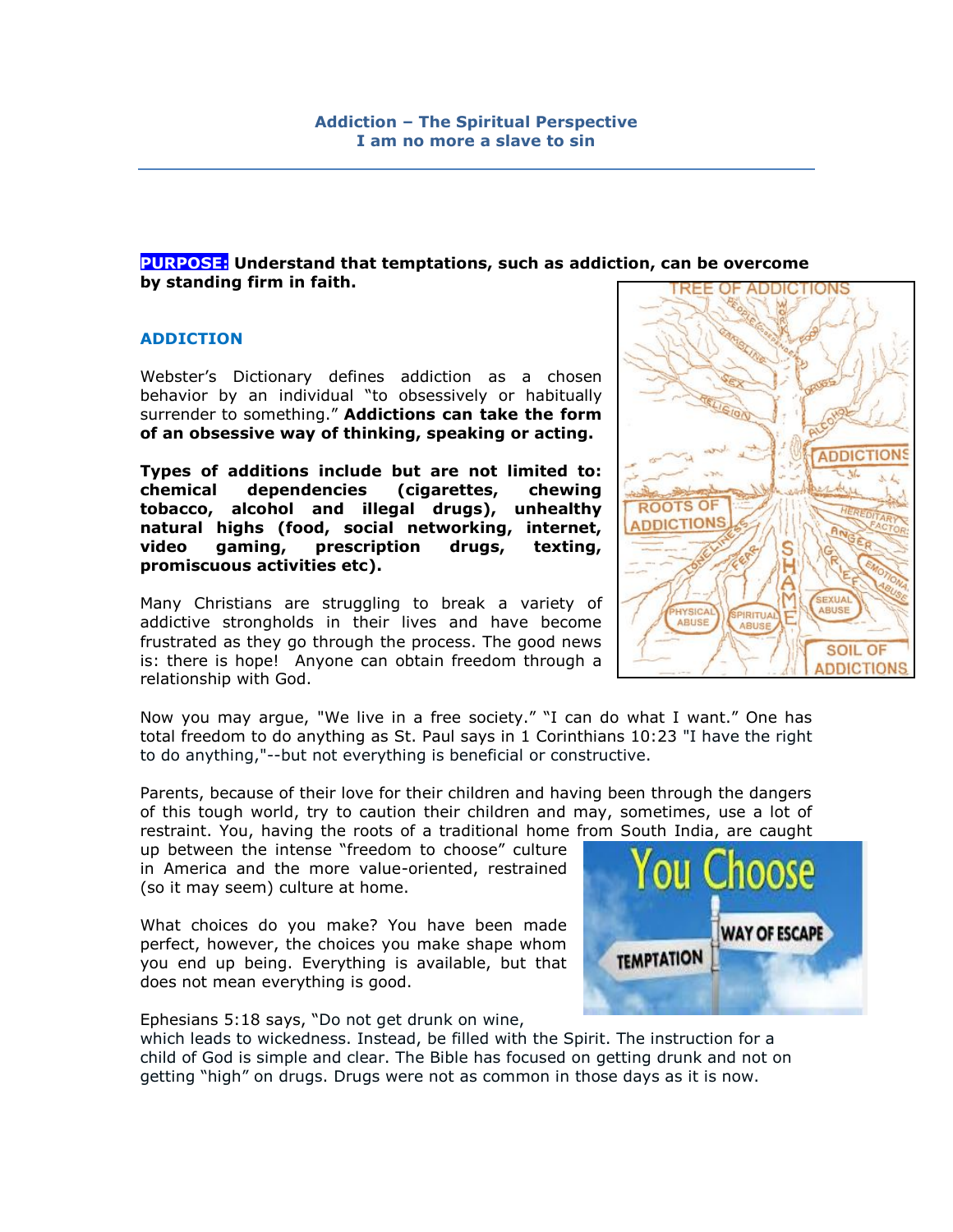You may have been tempted an innumerable number of times with thoughts preventing you from attending the Holy Mass, participating in Church activities, being home on time, or obeying your parents. It is tough, but perseverance pays off, and you can overcome those temptations. Galatians 6:9 says, "Let us not become weary in doing good, for at the proper time we will reap a harvest if we do not give up."

The purpose of this lesson is to empower you with the tools necessary to face the world of temptation around you.

### **Pause and Ponder**

- Discuss the harmful effects of different types of addiction and addiction in general.
- Discuss with your peers and teacher some of the reasons that you or others around you would venture into things that are harmful to you or others?

### **Primary reasons for teens to tread the path of self – destruction**

- The desire for freedom
- The feeling that you are in charge and that you know better than all those who advise you otherwise (parents, spiritual mentors, etc).
- The total disbelief of the adverse consequences of addiction. "I have a lot of self control, I can give it up any time."
- Seeking attention, comfort, or the pursuit of a utopian sense of well being
- Wanting to fit in, look "cool", feel high

be able to endure it." 1 Corinthians 10:13.

**Baby steps towards addiction:** - Remember, every addiction begins with a small dosage and it continues progressively until you become dependent on it, whether it

be computer games, internet, drugs, or alcohol. Please note that not all people who try out stuff once end up as addicts. Those who do not fall into the trap are the ones with self-control.

In the gospel according to St. Matthew 7: 13-14, Jesus says "Enter by the narrow gate; for the gate is wide and the way is easy, that leads to destruction, and those who enter by it are many. For the gate is narrow and the way is hard, that leads to life, and those who find it are few." There is no doubt that abstaining is hard. However, there is hope - the Bible states that you will not be tempted beyond what you can bear: **"** No temptation has overtaken you that is not common to man. God is faithful, and he will not let you be tempted beyond your strength, but with the temptation will also provide the way of escape, that you may



#### **Pause and Ponder**

Recollect one incident in which you gave into a temptation. What would it have taken to overcome it? What do you see now which you did not see before? Will you be willing to share with others so that they won't be victim of the same?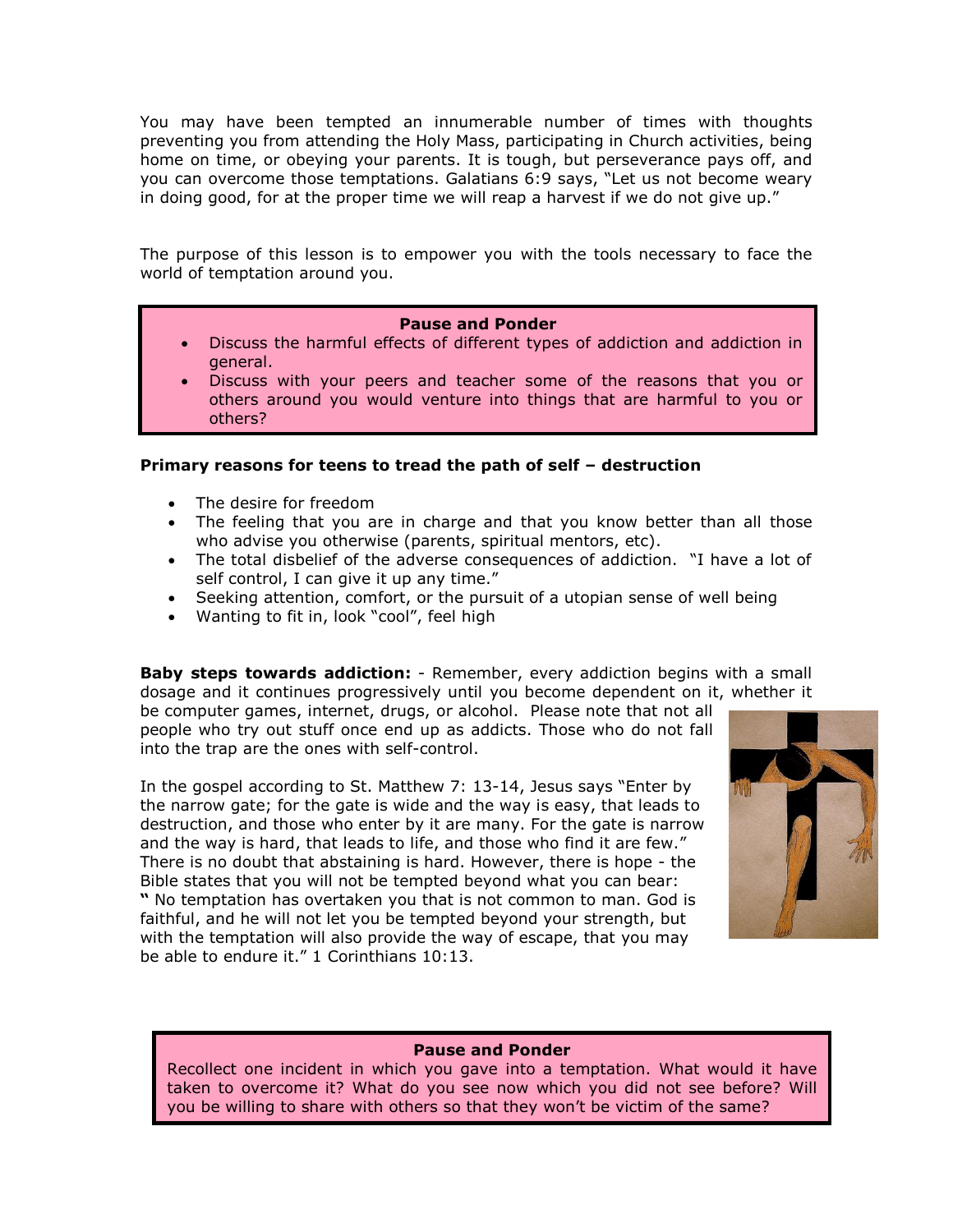## **ACTIONS HAVE CONSEQUENCES, (INACTIONS TOO!)**



Newton"s third law of motion states, "Every action has an equal and opposite reaction." The euphoria of drugs which seems so good has the opposite reaction- there are bad consequences and the effects continue long term, same with alcohol abuse, excessive time on computers, overeating etc. You are a creation of God. 1 Corinthians 6:19-20 says, " Do you not know that your bodies are temples of the Holy Spirit, who is in you, whom you have received from God? You are not your

own; <sup>20</sup> you were bought at a price. Therefore, honor God with your bodies.

Putting it simply, addiction is a sin. The consequence of sin is death. "For the wages of sin is death, but the free gift of God is eternal life in Christ Jesus our Lord." (Romans 6:23)

# **Pause and Ponder**

Discuss who loses and who gains in the "game of addiction"

### **WHO DO YOU THINK YOU ARE?**

"For as he thinks in his heart, so is he…" (Proverbs 23:7). For example, when you feel worthless, you strive hard to prove you are worthy. You are scared to be "different", you strive to be accepted, and succumb to "peer pressure". You do not realize that it is your inner fallen state that is driving your actions and not others around you. You present yourself to others in the way you think you are.

Do you think/feel: -

Your parents do not love you – how do you compensate that? Your peers think you are a fool – how do you prove or disprove it? You consider yourself to be worthless – how do you behave?

#### **Pause and Ponder**

Close your eyes for 3 minutes. Just be present to all the thoughts that go through your mind. Where do they stem from: past experiences, the conversations you had, the books you read, the movies you saw, the websites you browsed…Would it be something you would want others to know about?

#### **Being Responsible**

Teenage or adolescent years are a time of physical, emotional and psychological changes. There is stress, confusion, and the sense of being independent. The strong desire for independence tries to break free from adult supervision and advice. The urge for freedom drives individuals to try out things which are not always good.

God gave Adam and Eve the freedom to live a "happy ever after" life. Adam and Eve had sound minds and it was a personal choice that they made. They did not take responsibility for their actions (Adam blamed Eve, and Eve blamed the serpent) and thus paid a great price – being kicked out of the Garden of Eden, away from God. No man can escape the consequences of their actions whether it is good or bad. You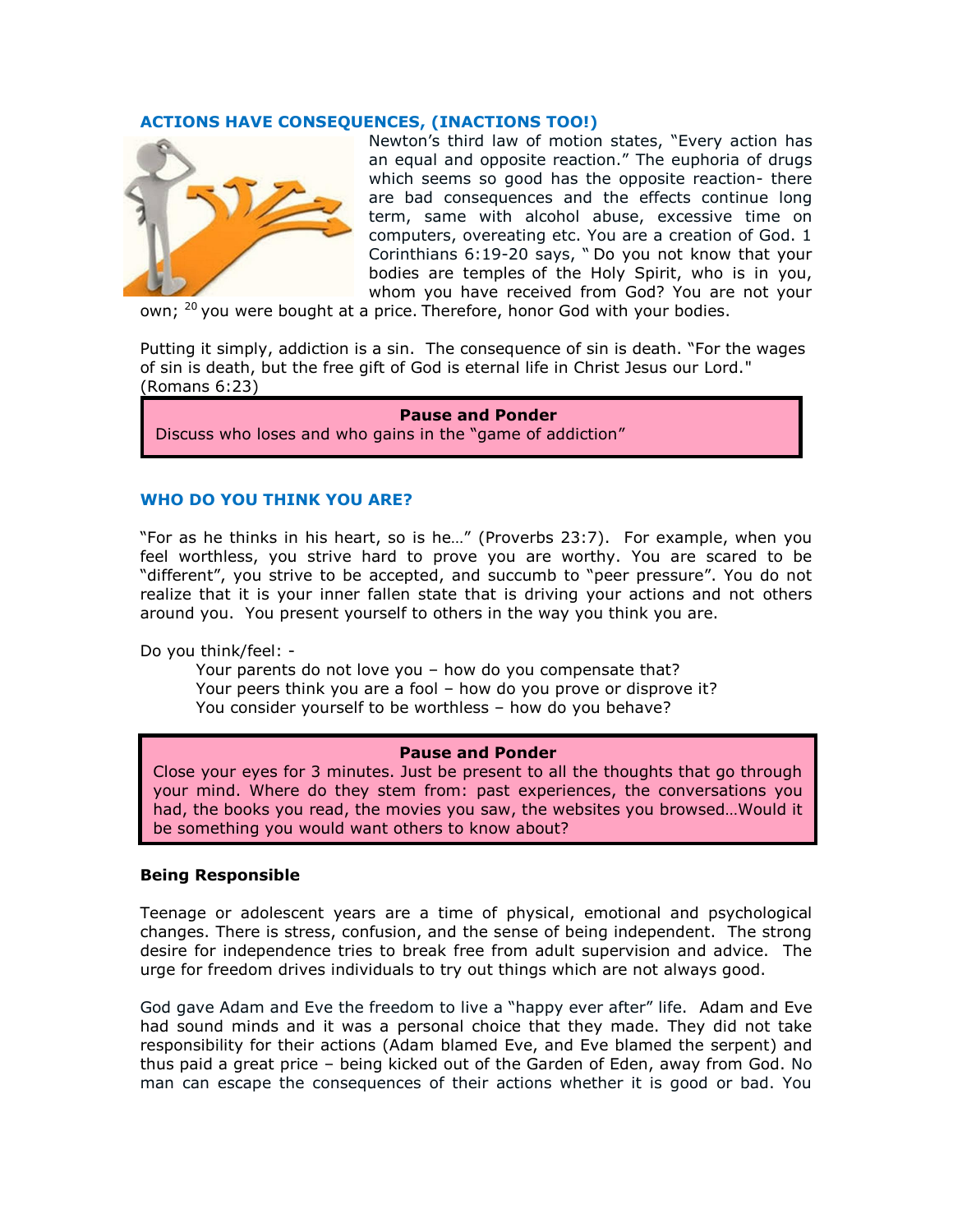may not initially realize the negative impacts coming at you, but one day, everything will quickly fall apart.

There are innumerable circumstances where we blame others. It may seem appropriate to blame others in many circumstances; however, this is not the right thing to do.

What responsibility do you have? "For we are God's handiwork, created in Christ Jesus to do good works, which God prepared in advance for us to do." Ephesians 2:10 Everyone is God"s creation. God has given you the freedom to be happy. It is entirely up to you to see life as "a cup half full or half empty".

Consider the amount of gravity around you and how it pulls you down, the

atmospheric pressure on your shoulders, and the quantity of friction that slows you down. Considering these things, mere existence would be a Herculean task, but one is equipped with the energy to get past all of these forces.

Similarly in life, one is subjected to a lot of social pressures. For example, peer pressure, sibling pressure, parental (controls) pressure, pressure from a boss, colleagues, and sometimes even strangers.



If you are dealing with any of those try this exercise:

- List the advantages of friction and the disadvantages of friction
- List the disadvantages of the "pressure" you are dealing with.

Have an authentic discussion with your classmates and Sunday school teacher.

It is natural for many teenagers to doubt God's presence or to be confronted with thoughts that faith is not important. Psalm 14:1 says, "Fools say to themselves, "There is no God." They are corrupt and commit evil deeds; not one of them practices what is good."

#### **Pause and Ponder**

Truthfully list all the positive qualities and negative qualities you think of yourself. Then constructively figure out ways to utilize the strengths and minimize the negatives.

Talk them through with parents, spiritual mentors or trusted advisors if you need help.